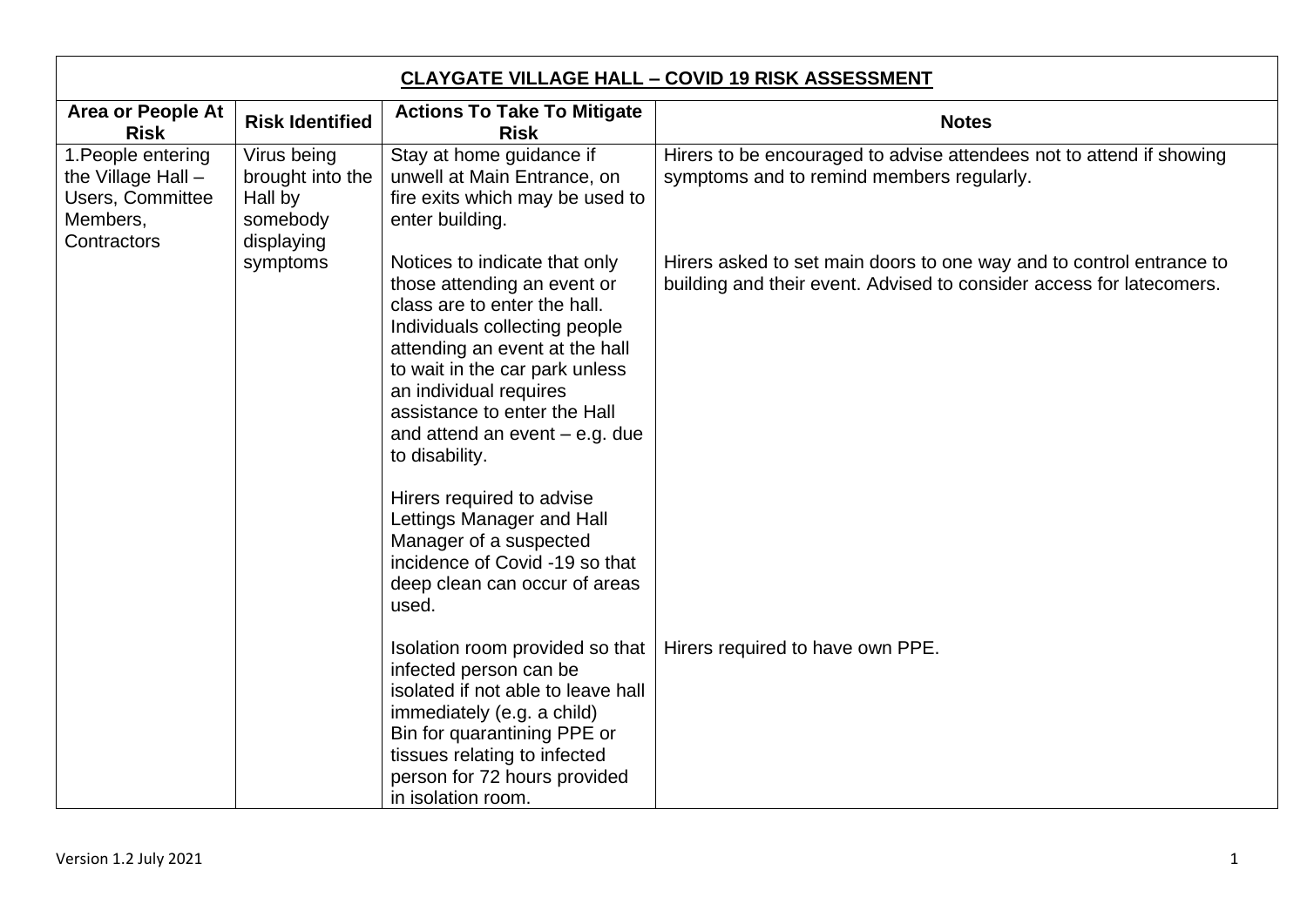| <b>CLAYGATE VILLAGE HALL - COVID 19 RISK ASSESSMENT</b>                                        |                                                                                                |                                                                                                                                                                                                                                                                                               |                                                                                                                                                                                                                                           |
|------------------------------------------------------------------------------------------------|------------------------------------------------------------------------------------------------|-----------------------------------------------------------------------------------------------------------------------------------------------------------------------------------------------------------------------------------------------------------------------------------------------|-------------------------------------------------------------------------------------------------------------------------------------------------------------------------------------------------------------------------------------------|
| <b>Area or People At</b><br><b>Risk</b>                                                        | <b>Risk Identified</b>                                                                         | <b>Actions To Take To Mitigate</b><br><b>Risk</b>                                                                                                                                                                                                                                             | <b>Notes</b>                                                                                                                                                                                                                              |
| 2. People entering<br>the Village Hall -<br><b>Users, Committee</b><br>Members,<br>Contractors | Virus being<br>bought into the<br>hall by pre-<br>symptomatic /<br>asymptomatic<br>individuals | Reduce capacity to enable<br>groups to social distance in<br>line with regulations / advice.<br>(see "Claygate village hall<br>capacities and allowed<br>events.")<br>Individuals required to<br>quarantine should not attend.<br>Enable air flow via ventilation<br>(opening windows)        | Issue hirers with window lock keys                                                                                                                                                                                                        |
|                                                                                                |                                                                                                | Notices to indicate that only<br>those attending an event or<br>class are to enter the hall.<br>Individuals collecting people<br>attending an event at the hall<br>to wait in the car park unless a<br>disabled person requires<br>assistance.<br>Face coverings in line with<br>regulations. | Hirers asked to set main doors to one way and to control entrance to<br>building and their event. Advised to consider access for latecomers.                                                                                              |
| 3. Hirers,<br>Contractors                                                                      | Contact with<br>virus while<br>cleaning<br>surfaces                                            | Individuals undertaking<br>cleaning tasks to wear<br>appropriate PPE, hand<br>sanitise and wash hands and<br>outer clothing as per<br>government guidance.                                                                                                                                    | See Government Guidance Cleaning in Non-Healthcare Settings outside<br>the Home<br>https://www.gov.uk/government/publications/covid-19-decontamination-in-non-<br>healthcare-settings/covid-19-decontamination-in-non-healthcare-settings |
| 4. Equipment                                                                                   | Damage due to<br>inappropriate<br>cleaning                                                     | Hirers to be advised how to<br>clean and what to use to clean<br>areas advised for cleaning.                                                                                                                                                                                                  | Issue information.                                                                                                                                                                                                                        |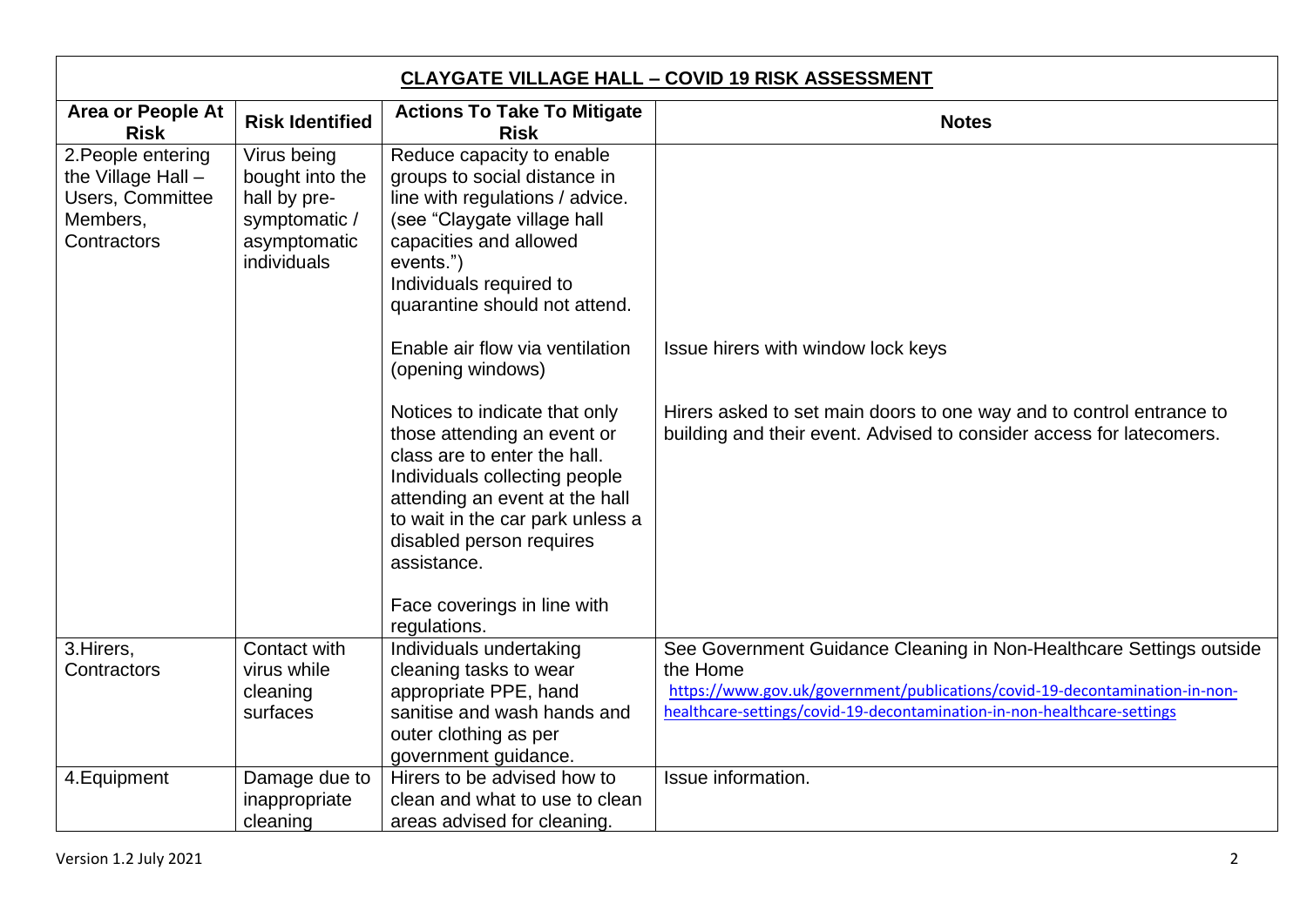| <b>CLAYGATE VILLAGE HALL - COVID 19 RISK ASSESSMENT</b>                                        |                                                                                                |                                                                                                                                                                                                                                                                                                                                                                                                                                                                                                                                                                                                                                                                                                                                                |                                                                                               |  |
|------------------------------------------------------------------------------------------------|------------------------------------------------------------------------------------------------|------------------------------------------------------------------------------------------------------------------------------------------------------------------------------------------------------------------------------------------------------------------------------------------------------------------------------------------------------------------------------------------------------------------------------------------------------------------------------------------------------------------------------------------------------------------------------------------------------------------------------------------------------------------------------------------------------------------------------------------------|-----------------------------------------------------------------------------------------------|--|
| <b>Area or People At</b><br><b>Risk</b>                                                        | <b>Risk Identified</b>                                                                         | <b>Actions To Take To Mitigate</b><br><b>Risk</b>                                                                                                                                                                                                                                                                                                                                                                                                                                                                                                                                                                                                                                                                                              | <b>Notes</b>                                                                                  |  |
| 5. Hirers /<br>Contractors                                                                     | Injury due to<br>interaction<br>between<br>cleaning<br>materials and<br>items being<br>cleaned | Hirers to be advised how to<br>clean and what to use to clean<br>areas advised for cleaning<br>Hirers advised not to mix<br>bleach and acid cleaners                                                                                                                                                                                                                                                                                                                                                                                                                                                                                                                                                                                           | Issue information.                                                                            |  |
| 6. People entering<br>the Village Hall -<br><b>Users, Committee</b><br>Members,<br>Contractors | Virus on<br>surfaces in the<br>Hall spreading<br>through touch                                 | Hand sanitiser to be used on<br>entering/ or handwashing<br>performed.<br>Regular cleaning by CVHA in<br>line with government guidance<br>including touch points.<br>Touch points relating to each<br>hire to be cleaned by hirers at<br>beginning and end of hire.<br>(Toilets, doors, window<br>handles, floors, light switches,<br>plug socket covers, heating<br>controls, floors, hatch to main<br>hall if used, tables if used.)<br>Paper towel to be provided<br>plus bins to act as barrier<br>when touching touch points.<br>Remove leaflets from foyer<br>desk. Display on noticeboards<br>only.<br>Hand sanitiser / paper towels /<br>bins to be provided at<br>entrances and exits and near<br>vulnerable and restricted<br>areas. | Emphasize importance of hirers cleaning.<br>Create space between hiring periods for cleaning. |  |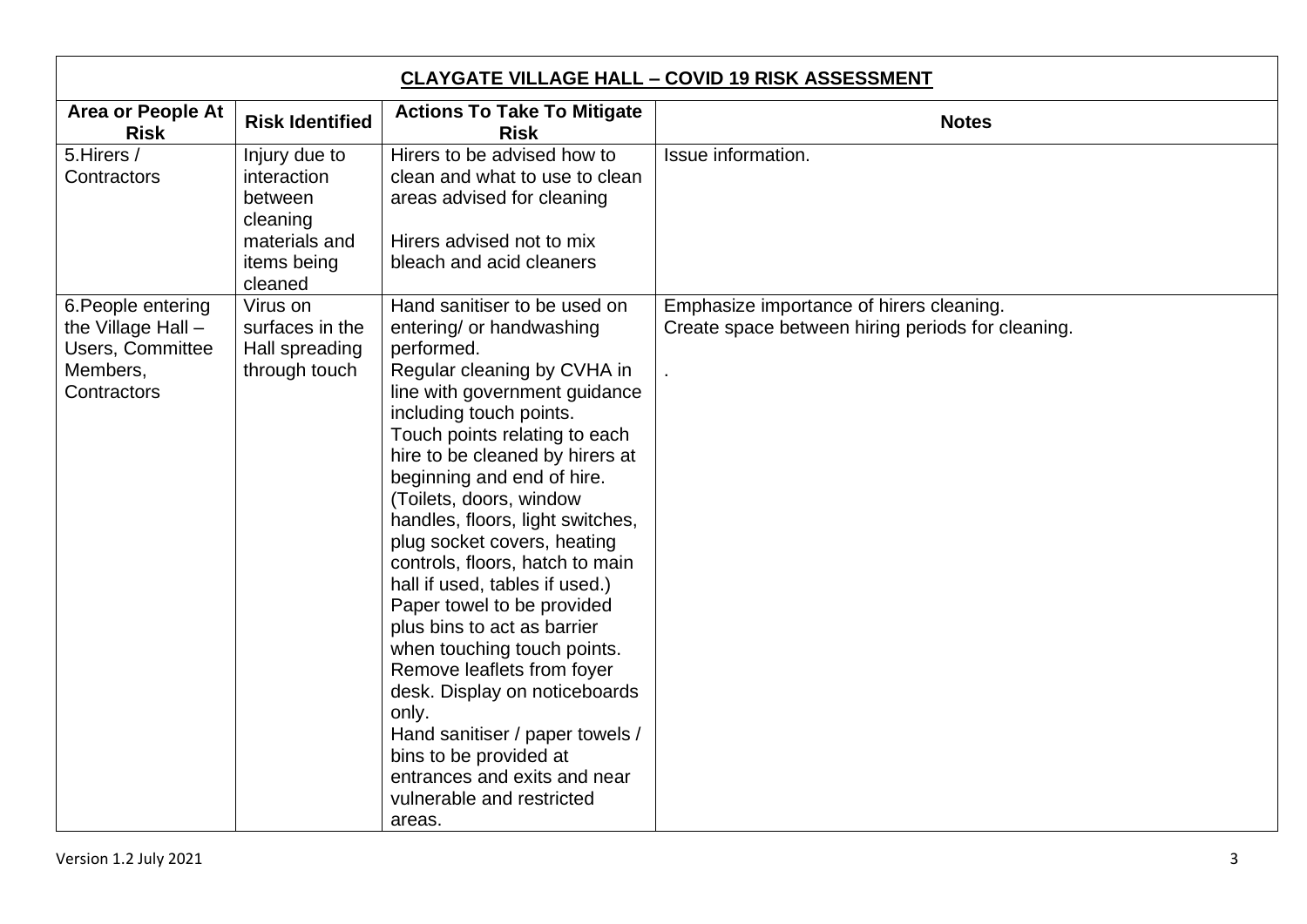| <b>CLAYGATE VILLAGE HALL - COVID 19 RISK ASSESSMENT</b> |                                                                                           |                                                                                                                                                                                                                                                                                                                                                                                                                                                                                                                                                                                                                                                                      |                                                                                                          |
|---------------------------------------------------------|-------------------------------------------------------------------------------------------|----------------------------------------------------------------------------------------------------------------------------------------------------------------------------------------------------------------------------------------------------------------------------------------------------------------------------------------------------------------------------------------------------------------------------------------------------------------------------------------------------------------------------------------------------------------------------------------------------------------------------------------------------------------------|----------------------------------------------------------------------------------------------------------|
| <b>Area or People At</b><br><b>Risk</b>                 | <b>Risk Identified</b>                                                                    | <b>Actions To Take To Mitigate</b><br><b>Risk</b>                                                                                                                                                                                                                                                                                                                                                                                                                                                                                                                                                                                                                    | <b>Notes</b>                                                                                             |
| <b>7.Hall Users</b>                                     | Virus spreading<br>between<br>individuals<br>attending an<br>event in the<br>hall.        | Hirers to comply with social<br>distancing rules.<br>Catch it, Bin it, Kill it in respect<br>of sneezing, plus respiratory<br>hygiene, and handwashing<br>Tissues disposed of in bins<br>placed in each area of hall.<br>Open windows and ventilate<br>Use of hand sanitiser on entry<br>and exit.<br>Follow toilet use procedure<br>Comply with social distancing<br>regulations and banned<br>activities list.<br>Advise hirers that they should<br>avoid activities where people<br>unduly raise their voices e.g.<br>loud singing or speaking over<br>loud music in line with<br>government guidance.<br>Advice to launder clothing after<br>attending an event. | Ensure Catch It, Bin It, Kill It notices are displayed.<br>Plus notices about symptoms and hand washing. |
| 8. Users,<br>Committee<br>Members,<br>Contractors       | Virus spreading<br>between<br>individuals<br>attending<br>different events<br>in the hall | Separate allocated entrances<br>and exits and one-way<br>systems.<br>Allocated toilets and<br>management of queues and<br>usage to avoid mixing in foyer<br>Hand sanitiser used by all on<br>entry and exit and when using<br>toilets or accessing vulnerable<br>areas.                                                                                                                                                                                                                                                                                                                                                                                              |                                                                                                          |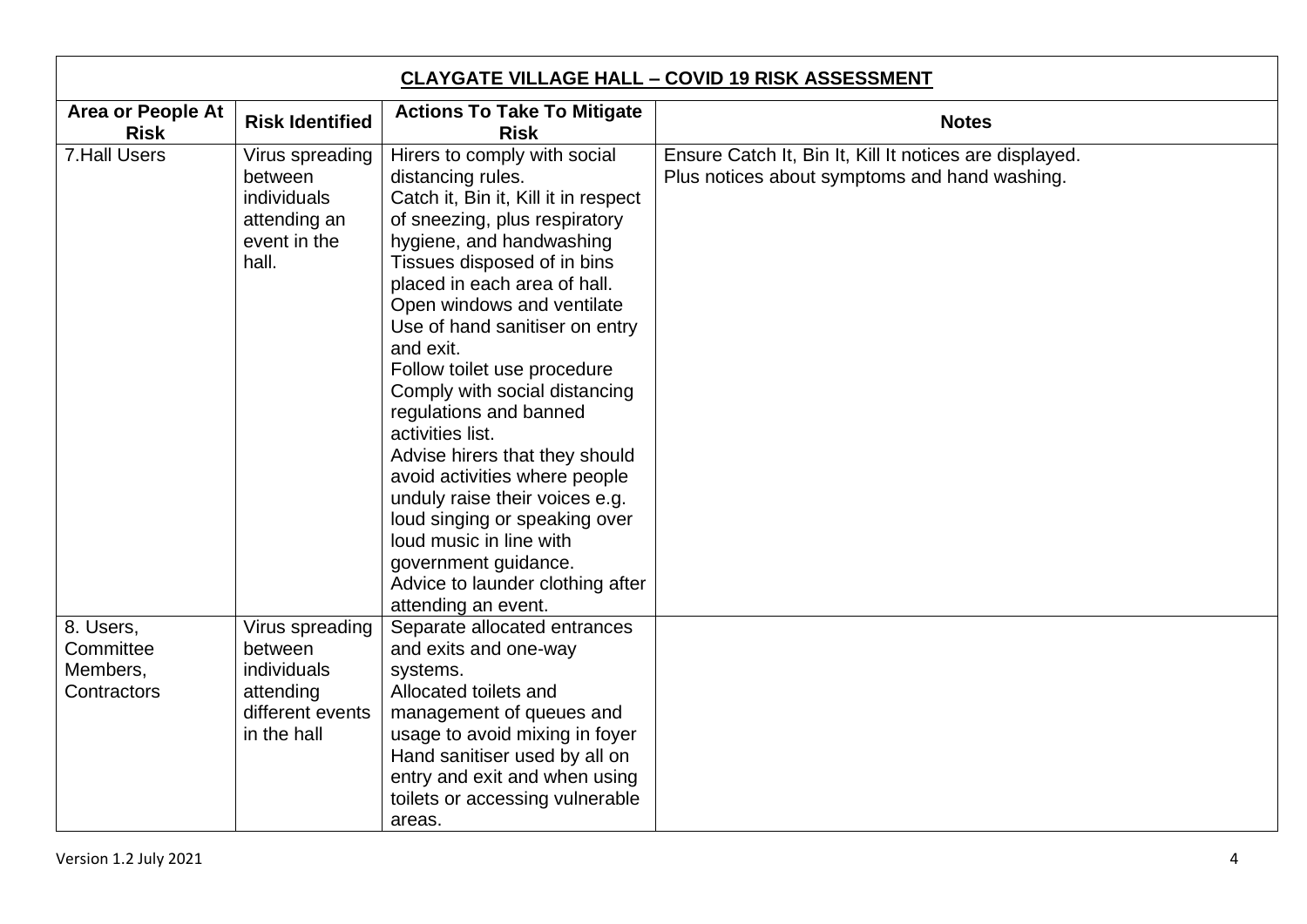| <b>CLAYGATE VILLAGE HALL - COVID 19 RISK ASSESSMENT</b> |                                                                               |                                                                                                                                                                                                                                                                                                                                                                                                                                                                                                             |                                                                                                                                                                                                                                                                                                             |
|---------------------------------------------------------|-------------------------------------------------------------------------------|-------------------------------------------------------------------------------------------------------------------------------------------------------------------------------------------------------------------------------------------------------------------------------------------------------------------------------------------------------------------------------------------------------------------------------------------------------------------------------------------------------------|-------------------------------------------------------------------------------------------------------------------------------------------------------------------------------------------------------------------------------------------------------------------------------------------------------------|
| <b>Area or People At</b><br><b>Risk</b>                 | <b>Risk Identified</b>                                                        | <b>Actions To Take To Mitigate</b><br><b>Risk</b>                                                                                                                                                                                                                                                                                                                                                                                                                                                           | <b>Notes</b>                                                                                                                                                                                                                                                                                                |
|                                                         |                                                                               | Cleaning of touch points in<br>area between hires<br>Staggered entry and exit times<br>so no mixing on arrival and<br>departure.<br>Children to be closely<br>supervised to ensure<br>compliance<br>Hirers to empty bins at end of<br>their hire.<br>Consider patterns of hiring and<br>potential impact of frequent<br>changes of hirer.                                                                                                                                                                   |                                                                                                                                                                                                                                                                                                             |
| 9. Hall users                                           | Virus spreading<br>through lack of<br>social<br>distancing<br>within the hall | Hirers to manage attendees<br>during their hire period and<br>adopt layouts that support<br>social distancing.<br>Reduction in capacity -<br>different capacities for different<br>types of events. (Less / more<br>physical)<br>Hirers to have system for<br>managing numbers<br>Close supervision of children<br>to ensure they keep to social<br>distancing rules.<br>Do not take bookings where<br>social distancing in doubt and<br>comply with government<br>regulations as to allowed<br>activities. | See "Claygate village hall capacities and allowed events".<br>Reasons for not taking bookings may have to be explained to hirers.<br>Some hirers may not return even though Hall is open as it is too difficult<br>to manage their hire with current regulations, or their activity may still be<br>banned. |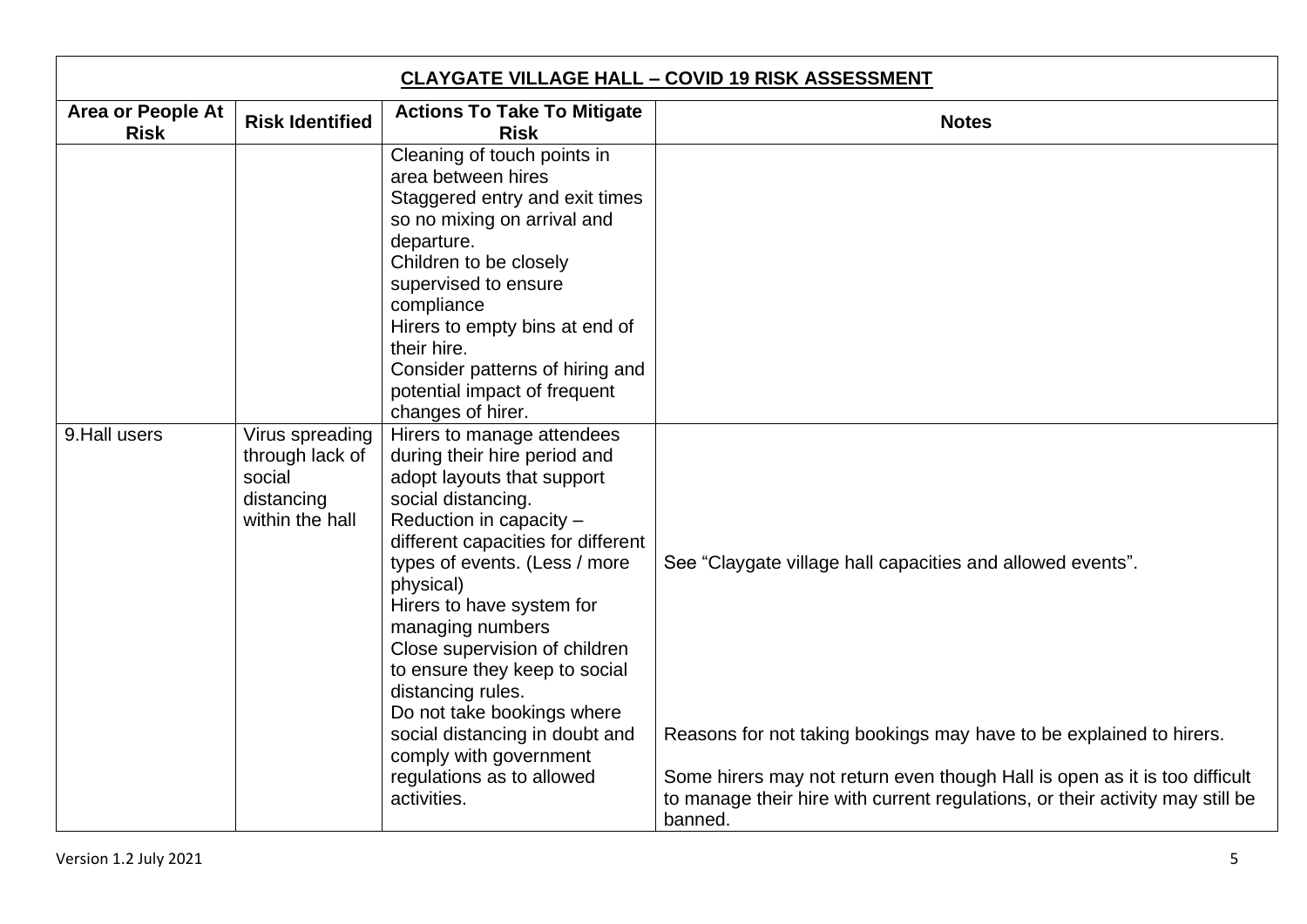| <b>CLAYGATE VILLAGE HALL - COVID 19 RISK ASSESSMENT</b> |                                                                                                                             |                                                                                                                                                                                                                                                                                                                                                                                                                                                                                                                                      |                                                          |
|---------------------------------------------------------|-----------------------------------------------------------------------------------------------------------------------------|--------------------------------------------------------------------------------------------------------------------------------------------------------------------------------------------------------------------------------------------------------------------------------------------------------------------------------------------------------------------------------------------------------------------------------------------------------------------------------------------------------------------------------------|----------------------------------------------------------|
| <b>Area or People At</b><br><b>Risk</b>                 | <b>Risk Identified</b>                                                                                                      | <b>Actions To Take To Mitigate</b><br><b>Risk</b>                                                                                                                                                                                                                                                                                                                                                                                                                                                                                    | <b>Notes</b>                                             |
| 10. Hall users                                          | Virus spreading<br>through contact<br>while waiting to<br>enter for an<br>event or class<br>or while leaving<br>afterwards. | Queuing area identified for<br>each of the 3 lettable hall<br>areas.<br>Hirers to encourage attendees<br>to leave promptly in a socially<br>distant manner.<br>Children to be supervised at<br>end of classes and departure.<br>Attendees to leave hall after<br>their class has finished - may<br>not wait for a later class.                                                                                                                                                                                                       |                                                          |
| 11. General public /<br>management<br>committee         | <b>Virus</b><br>transmitted<br>between<br>member of<br>general public<br>and<br>management<br>committee                     | Management committee only<br>attend Hall when not in use<br>unless called to emergency.<br>Lettings Manager suspend<br>casual drop in session on Sat<br>am, and operate by<br>appointment. Maintain social<br>distancing when meeting<br>public and /or use face<br>covering. Only show members<br>of the public around when hall<br>is empty.<br>All individuals entering the<br>building to use hand sanitiser<br>on entry, and to be questioned<br>as to presence of symptoms<br>and use face coverings in line<br>with guidance. | Hall Manager requires access to monitor building systems |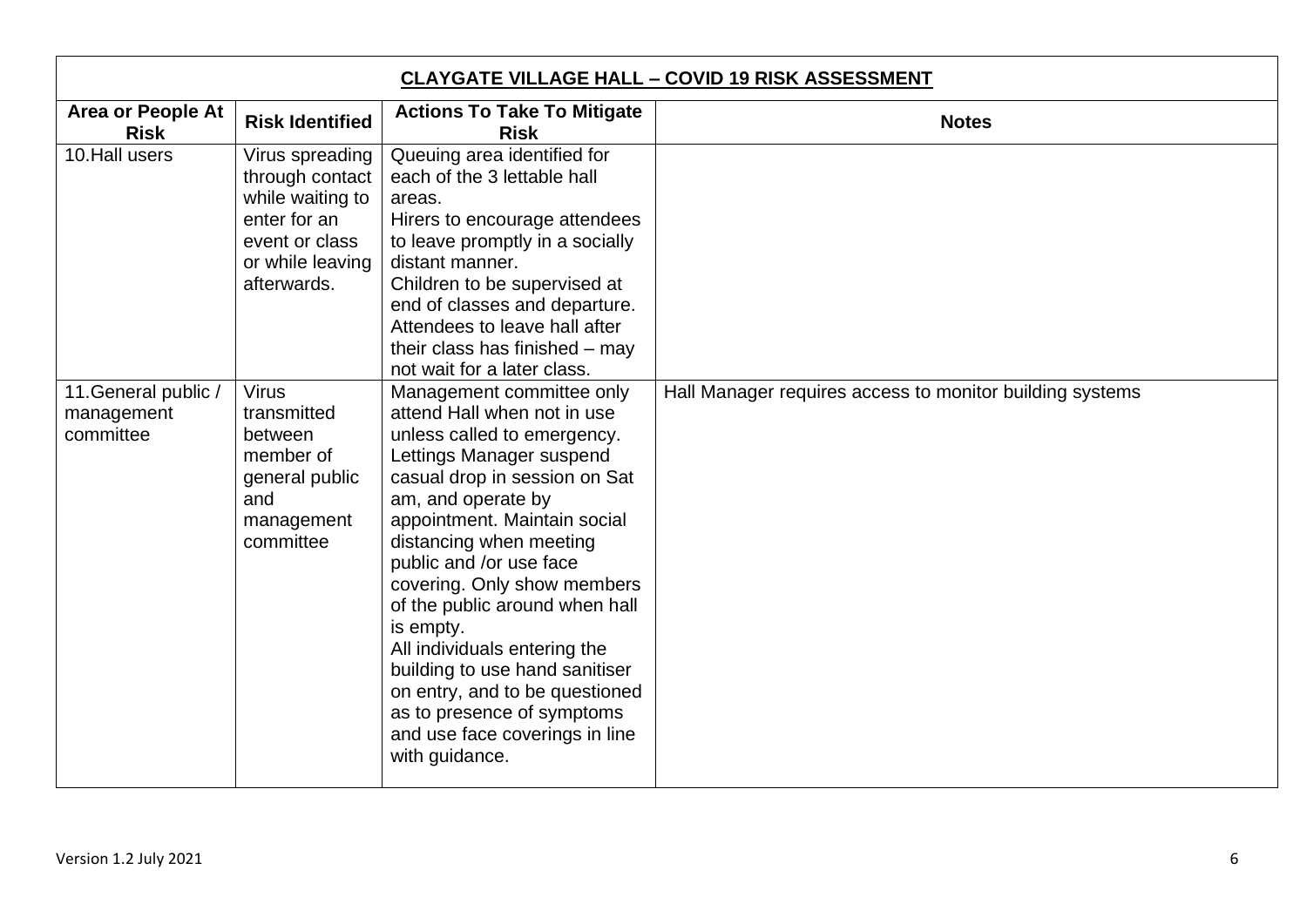| <b>CLAYGATE VILLAGE HALL - COVID 19 RISK ASSESSMENT</b>                                         |                                                                                                                                                                                                                                                            |                                                                                                                                                                                                                                                                                                                                                                                                                                                                                |                                                                                                                              |
|-------------------------------------------------------------------------------------------------|------------------------------------------------------------------------------------------------------------------------------------------------------------------------------------------------------------------------------------------------------------|--------------------------------------------------------------------------------------------------------------------------------------------------------------------------------------------------------------------------------------------------------------------------------------------------------------------------------------------------------------------------------------------------------------------------------------------------------------------------------|------------------------------------------------------------------------------------------------------------------------------|
| <b>Area or People At</b><br><b>Risk</b>                                                         | <b>Risk Identified</b>                                                                                                                                                                                                                                     | <b>Actions To Take To Mitigate</b><br><b>Risk</b>                                                                                                                                                                                                                                                                                                                                                                                                                              | <b>Notes</b>                                                                                                                 |
| 12. Management<br>committee /<br>trustees                                                       | <b>Virus</b><br>transmitted<br>among<br>management<br>committee<br>members /<br>trustees                                                                                                                                                                   | Meetings to be conducted<br>virtually if possible.<br>If needing to attend together -<br>maintain social distance, use<br>hand sanitiser, consider using<br>face coverings and practise<br>good respiratory hygiene.<br>Individuals to decide if able to<br>attend hall in line with<br>guidance/ vulnerability<br>category.                                                                                                                                                   |                                                                                                                              |
| 13. People entering<br>the Village Hall -<br><b>Users, Committee</b><br>Members,<br>Contractors | Virus spread<br>via use of<br>common<br>equipment e.g.<br>First Aid Kit,<br>Defects Log,<br>Accident report<br>forms, cleaning<br>utensils, tea<br>towels, chairs,<br>AV equipment,<br>sound and<br>lighting<br>equipment,<br>plug socket<br>covers, keys. | Gloves and anti-bac wipes to<br>be provided externally to first<br>aid kit.<br>Hirers required to have own 1 <sup>st</sup><br>Aid Kit<br>Defects Log and Accident<br>report forms to be removed -<br>email reporting to be used.<br>Forms to be provided on<br>website.<br>Separate cleaning equipment<br>to be provided for cleaner and<br>for each of the rooms.<br>AV cupboard is locked -<br>ensure hirers with keys clean<br>equipment used or quarantine<br>for 72 hours | Hand sanitise before and after using AV equipment. Usage log required.<br>Wall connection -wipe as part of cleaning routine. |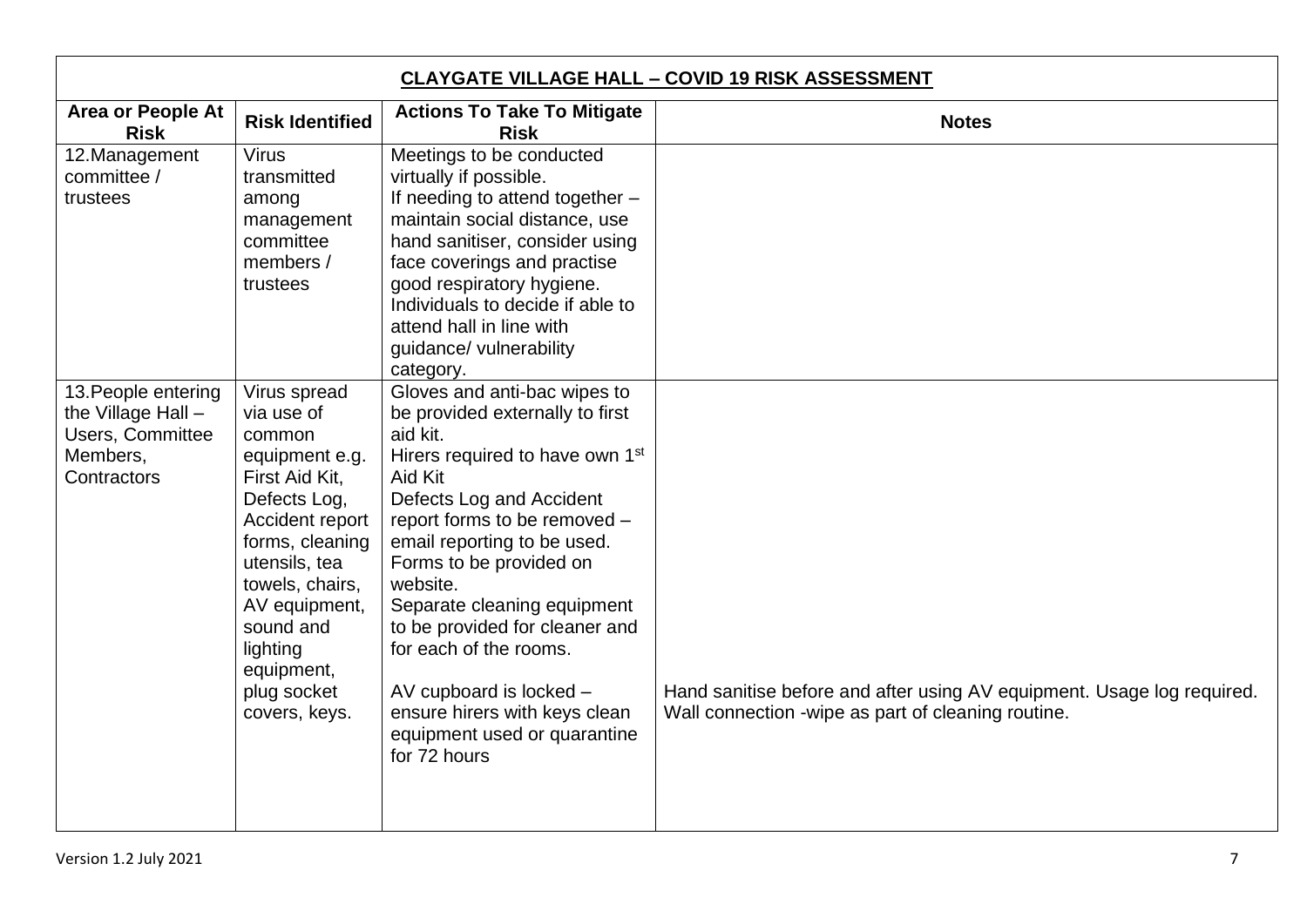| <b>CLAYGATE VILLAGE HALL - COVID 19 RISK ASSESSMENT</b> |                                                                     |                                                                                                                                                                                                   |                                                                                               |
|---------------------------------------------------------|---------------------------------------------------------------------|---------------------------------------------------------------------------------------------------------------------------------------------------------------------------------------------------|-----------------------------------------------------------------------------------------------|
| <b>Area or People At</b><br><b>Risk</b>                 | <b>Risk Identified</b>                                              | <b>Actions To Take To Mitigate</b><br><b>Risk</b>                                                                                                                                                 | <b>Notes</b>                                                                                  |
|                                                         |                                                                     | Sound and lighting locked<br>away in gallery. Difficult to<br>clean                                                                                                                               | Access banned or usage log required. Hand sanitise before and after<br>entering gallery area. |
|                                                         |                                                                     | Socket covers – clean as part<br>of regular cleaning.                                                                                                                                             |                                                                                               |
|                                                         |                                                                     | Keys - hirers have own sets.<br>Additional keys to be issued to<br>windows and any others<br>required.                                                                                            |                                                                                               |
|                                                         |                                                                     | Lettings manager to establish<br>quarantine process for keys<br>issued to casual hirers. Or<br>clean keys between hires.                                                                          | Hand sanitise / use of quarantine when handling returned keys.                                |
| 14.Users /<br>Management<br>Committee /<br>Contractors  | Virus spread or<br>brought into the<br>hall on hirer's<br>equipment | Hirers to sanitise own<br>equipment before and after<br>use.                                                                                                                                      |                                                                                               |
| 15. Paperwork /<br>Payments                             | Transmission<br>of virus                                            | Encourage online payment.<br>Hand sanitise when handling<br>cheques / incoming paperwork<br>or quarantine.<br>Hirers encouraged to use<br>cashless systems when being<br>paid by class attendees. |                                                                                               |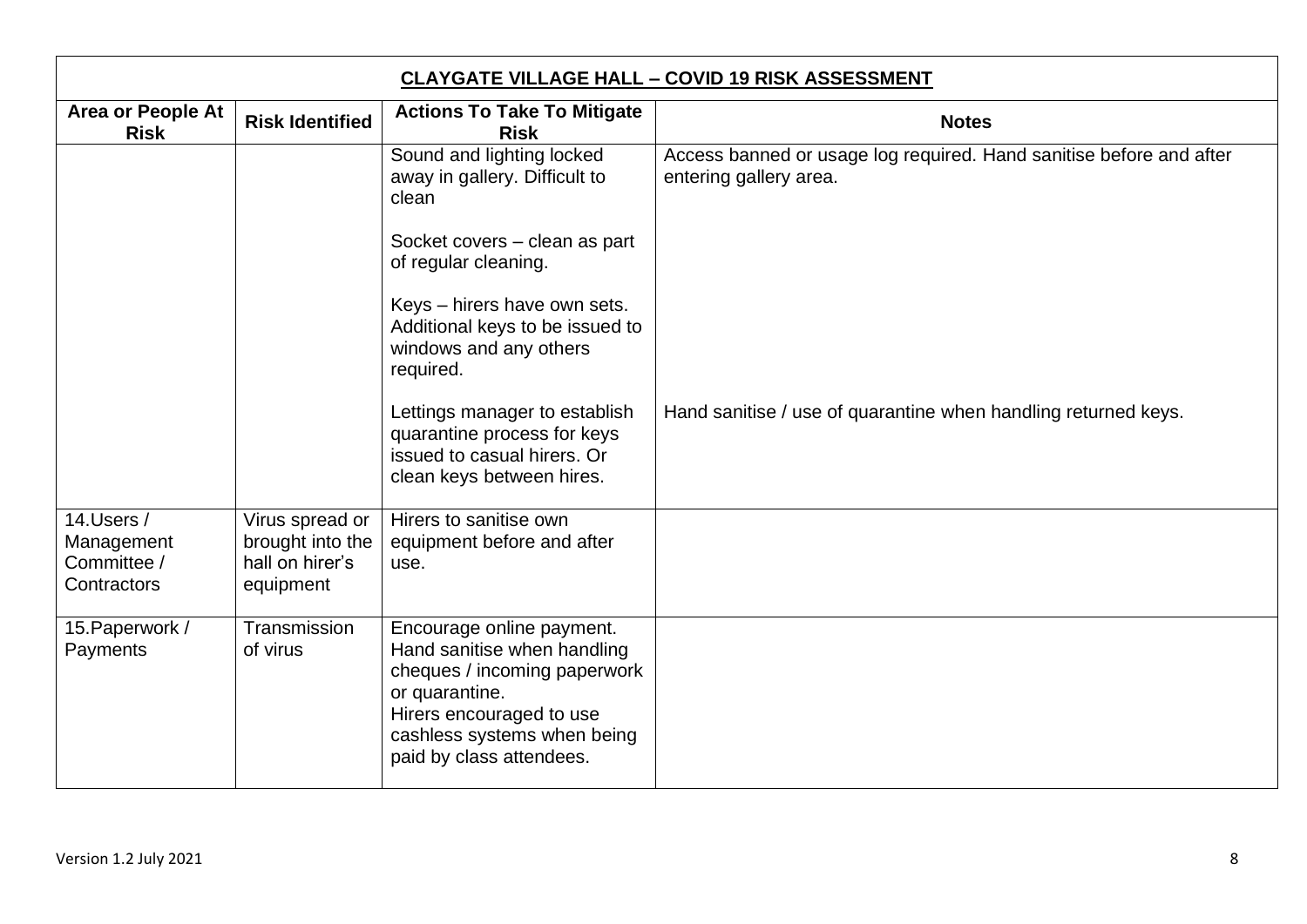| <b>CLAYGATE VILLAGE HALL - COVID 19 RISK ASSESSMENT</b> |                                                                                      |                                                                                                                                                                                                                                                                                                                                        |                                                                                                                                                   |
|---------------------------------------------------------|--------------------------------------------------------------------------------------|----------------------------------------------------------------------------------------------------------------------------------------------------------------------------------------------------------------------------------------------------------------------------------------------------------------------------------------|---------------------------------------------------------------------------------------------------------------------------------------------------|
| <b>Area or People At</b><br><b>Risk</b>                 | <b>Risk Identified</b>                                                               | <b>Actions To Take To Mitigate</b><br><b>Risk</b>                                                                                                                                                                                                                                                                                      | <b>Notes</b>                                                                                                                                      |
| 16. Foyer                                               | Ingress or<br>transmission of<br>virus                                               | Hand sanitiser on entry<br>Managed toilet queues<br>Staggered start and finish<br>times<br>Use of alternate entrances and<br>exit<br>Divide foyer into areas<br>Exclusion of general public<br>through management of doors<br>Pushchairs and buggies not to<br>be left in Foyer as space<br>needed for social distancing in<br>queues. |                                                                                                                                                   |
| 17.Keys                                                 | Transmission<br>of virus through<br>sharing keys                                     | Ensure individuals have own<br>keys                                                                                                                                                                                                                                                                                                    | Hirers/ Trustees / management committee to be advised that if they need<br>additional keys to avoid sharing they should contact lettings manager. |
| 18.Car Park                                             | <b>Potential virus</b><br>transmission<br>through<br>dropped<br>tissues /<br>rubbish | Cleaners / Management Cttee/<br>Users to check and clear up<br>rubbish and dispose                                                                                                                                                                                                                                                     | Use litter pickers provided                                                                                                                       |
| 19. Rear Patio                                          | <b>Virus</b><br>transmission<br>through<br>dropped<br>infected tissues<br>/ rubbish  | Cleaners / Hall Manager to<br>check and clear up rubbish<br>and dispose                                                                                                                                                                                                                                                                | Use litter pickers provided.                                                                                                                      |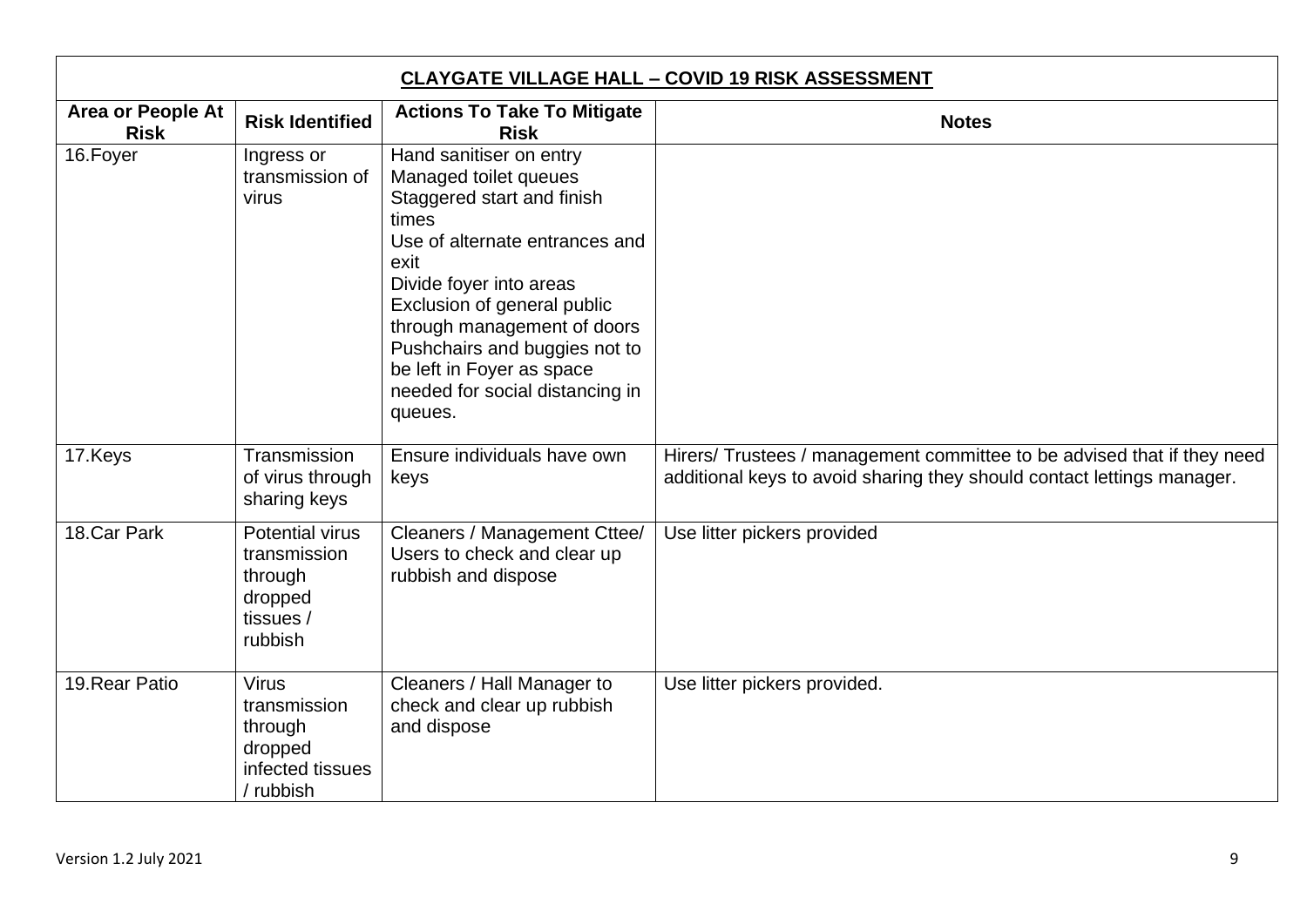| <b>CLAYGATE VILLAGE HALL - COVID 19 RISK ASSESSMENT</b> |                                                 |                                                                                                                                                                                                                                                                                                                                |                                                                                                                                                                                                               |
|---------------------------------------------------------|-------------------------------------------------|--------------------------------------------------------------------------------------------------------------------------------------------------------------------------------------------------------------------------------------------------------------------------------------------------------------------------------|---------------------------------------------------------------------------------------------------------------------------------------------------------------------------------------------------------------|
| <b>Area or People At</b><br><b>Risk</b>                 | <b>Risk Identified</b>                          | <b>Actions To Take To Mitigate</b><br><b>Risk</b>                                                                                                                                                                                                                                                                              | <b>Notes</b>                                                                                                                                                                                                  |
| 20.Lost Property                                        | Transmission<br>through<br>touching             | Quarantine box. Hand sanitise<br>before and after opening.<br>Place items in individual dated<br>plastic bags. Dispose after 4<br>weeks<br>Cleaner to wear gloves / use<br>barrier if moving lost property.<br>Hirers to check for anything<br>left at end of hire and manage<br>it themselves.                                |                                                                                                                                                                                                               |
| 22. Toilets                                             | Transmission<br>in toilets                      | Frequent cleaning.<br>Queue points for toilets<br>indicated in foyer<br>Separate toilets for separate<br>hirers via rota.<br>Hirers to wipe touch points in<br>toilets.<br>Automatic opening doors to<br>toilets or wedge open access<br>doors or hirers use paper to<br>open doors or hand sanitise<br>after exiting toilets. | Toilets have adequate ventilation systems already installed.                                                                                                                                                  |
| 23.Kitchen                                              | Transmission<br>via casual use<br>or agreed use | Any crockery / cutlery/<br>glassware to be washed in hot<br>soapy water or in dishwasher.<br>Hirers using kitchen to practise<br>good hand hygiene and wipe<br>touch points and surfaces<br>before and after use.<br>Tea Towels/ washing up<br>gloves / dishwashing cloths -<br>hirers to provide own.                         | Hirers may recommend that Attendees to bring own drinks.<br>Hirers may consider using gloves and face coverings when serving but<br>should be aware of the potential for these items to spread contamination. |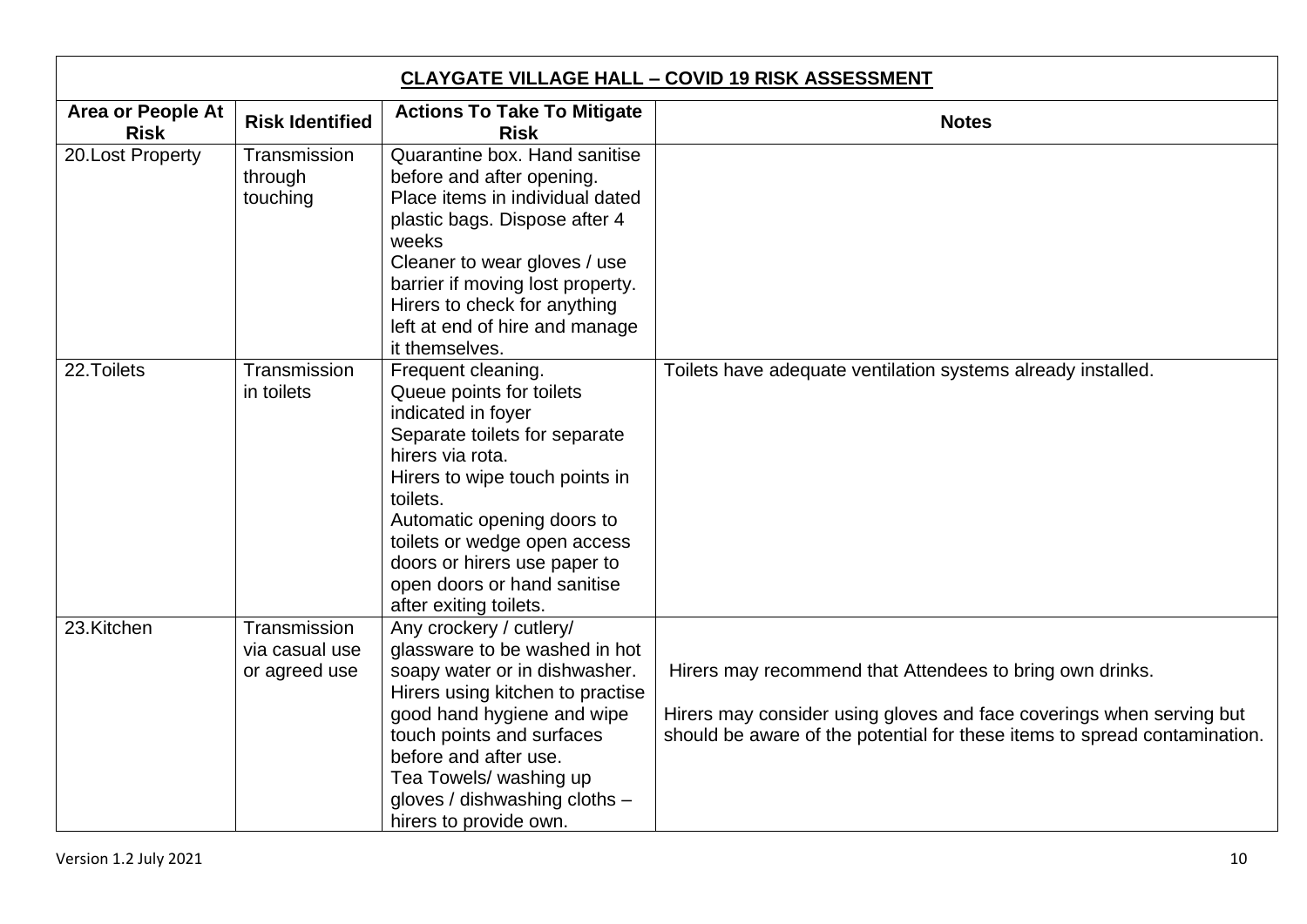| <b>CLAYGATE VILLAGE HALL - COVID 19 RISK ASSESSMENT</b> |                                                                               |                                                                                                                                                                                                                                                   |                                                                                                                                                                                                                                                                                                                                                                       |
|---------------------------------------------------------|-------------------------------------------------------------------------------|---------------------------------------------------------------------------------------------------------------------------------------------------------------------------------------------------------------------------------------------------|-----------------------------------------------------------------------------------------------------------------------------------------------------------------------------------------------------------------------------------------------------------------------------------------------------------------------------------------------------------------------|
| <b>Area or People At</b><br><b>Risk</b>                 | <b>Risk Identified</b>                                                        | <b>Actions To Take To Mitigate</b><br><b>Risk</b>                                                                                                                                                                                                 | <b>Notes</b>                                                                                                                                                                                                                                                                                                                                                          |
|                                                         |                                                                               | All surfaces and handles incl.<br>fridge and microwave to be<br>wiped as part of cleaning<br>routine and by hirers.<br>Set max number in kitchen.<br>Hirers to organise service in<br>line with govt advice for pubs<br>etc.                      | https://assets.publishing.service.gov.uk/media/5eb96e8e86650c278b077616/working-<br>safely-during-covid-19-restaurants-takeaway-delivery-230720.pdf gives advice on<br>managing service of food / drink at an event - e.g. separate staff in kitchen / serving.<br>Table service, Cashless pre-ordering, OR BYO if this not realistic.<br>Max number in kitchen = $2$ |
| 24. Cleaners<br>Cupboard                                | Transmission<br>via use of<br>shared<br>equipment.                            | Cleaner to have own separate<br>equipment.<br>Cupboard door to be wiped<br>after use and as part of<br>cleaning routine.<br>Separate equipment provided<br>for each Hall.<br>Hirers to hand sanitise and<br>wipe handles before and after<br>use. |                                                                                                                                                                                                                                                                                                                                                                       |
| 25.Committee<br>Room                                    | Transmission<br>of virus via<br>tablecloth / lack<br>of social<br>distancing. | Remove tablecloth.<br>Limit on numbers in committee<br>room<br>Tables to be wiped before and<br>after hire and stored outside<br>room<br>Rotation of chairs if necessary.                                                                         |                                                                                                                                                                                                                                                                                                                                                                       |
| 26.Committee<br>Room /Foyer                             | Carpet tiles on<br>floor $-$ not easy<br>to clean daily                       | Foyer – transitory occupation.<br>Not expected that floor in<br>either area would be touched.<br>Steam clean if necessary.                                                                                                                        |                                                                                                                                                                                                                                                                                                                                                                       |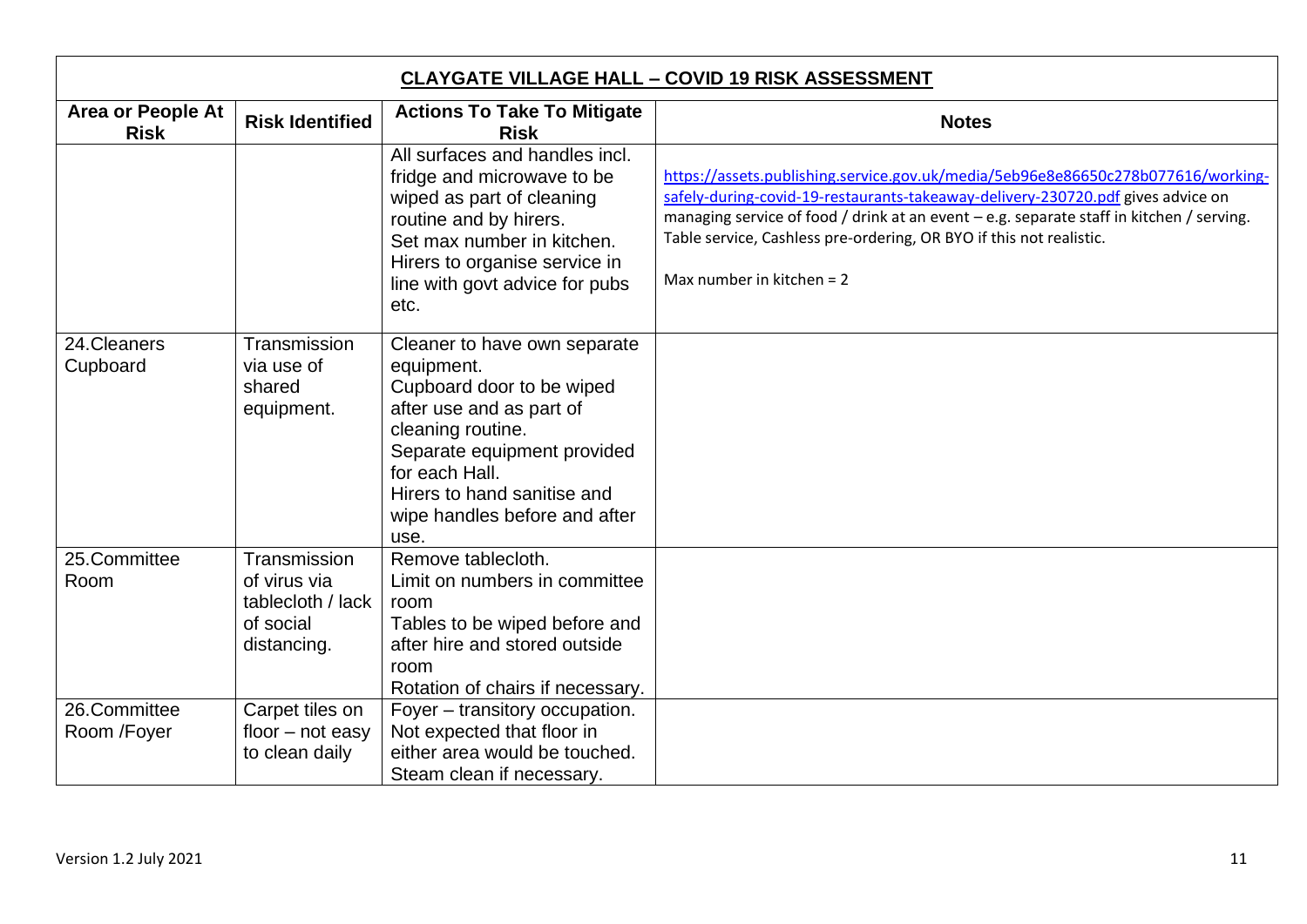| <b>CLAYGATE VILLAGE HALL - COVID 19 RISK ASSESSMENT</b>              |                                                                                     |                                                                                                                                                                                                                                                                                                                                                                                                                            |                                                                                                                                   |
|----------------------------------------------------------------------|-------------------------------------------------------------------------------------|----------------------------------------------------------------------------------------------------------------------------------------------------------------------------------------------------------------------------------------------------------------------------------------------------------------------------------------------------------------------------------------------------------------------------|-----------------------------------------------------------------------------------------------------------------------------------|
| <b>Area or People At</b><br><b>Risk</b>                              | <b>Risk Identified</b>                                                              | <b>Actions To Take To Mitigate</b><br><b>Risk</b>                                                                                                                                                                                                                                                                                                                                                                          | <b>Notes</b>                                                                                                                      |
| 27.Committee<br>Room - Sink area<br>and surfaces door<br>handles etc | <b>Virus</b><br>transmission                                                        | Cleaned regularly - dependant<br>on usage.                                                                                                                                                                                                                                                                                                                                                                                 |                                                                                                                                   |
| 28. Main Hall /<br>Small Hall -<br><b>Curtains</b>                   | <b>Virus</b><br>transmission<br>via curtains<br>and draw<br>cords.                  | <b>Remove curtains</b><br>$\alpha$<br>Hirers to hand sanitise before<br>and after drawing curtains /<br>touching draw cords.                                                                                                                                                                                                                                                                                               | Removal of soft furnishing may change acoustic in hall and affect ability<br>of hirers to use hall – e.g. if projection required. |
| 29. Main Hall -<br><b>Chairs</b>                                     | <b>Virus</b><br>transmission<br>through sharing<br>of chairs                        | Chairs are upholstered<br>therefore not easy to clean<br>between uses.<br>Chairs to be removed from<br>main hall.<br>Chairs either to be allocated to<br>hirers in the chair store or<br>taken from a store of "clean"<br>chairs and returned to areas<br>labelled by day of use for 72<br>hours quarantine.<br>Capacity limit will mean not all<br>chairs required.<br>System to be reviewed<br>depending on chair usage. | Chair store to be re-organised.                                                                                                   |
| 30. Main hall $-$<br>stage curtains                                  | Virus present<br>on stage<br>$curtains -$<br>impossible to<br>remove or<br>launder. | Have cordon in front of stage<br>to prevent curtains being<br>contaminated. Minimise<br>opening and closing of<br>curtains. Good ventilation in<br>hall.                                                                                                                                                                                                                                                                   |                                                                                                                                   |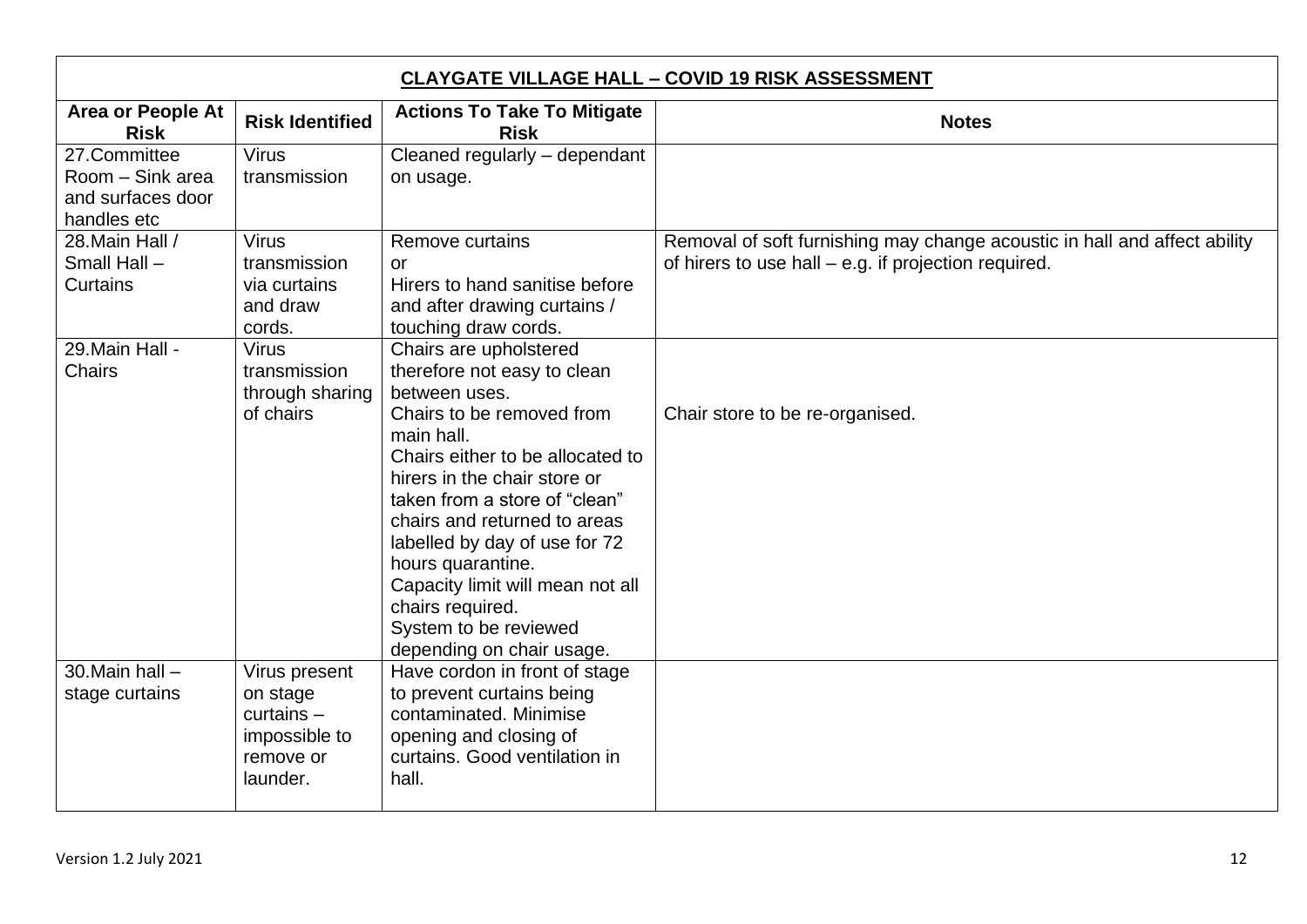| <b>CLAYGATE VILLAGE HALL - COVID 19 RISK ASSESSMENT</b> |                                                                              |                                                                                                                                                                                                                                                                                                                                                                                                                                         |              |
|---------------------------------------------------------|------------------------------------------------------------------------------|-----------------------------------------------------------------------------------------------------------------------------------------------------------------------------------------------------------------------------------------------------------------------------------------------------------------------------------------------------------------------------------------------------------------------------------------|--------------|
| <b>Area or People At</b><br><b>Risk</b>                 | <b>Risk Identified</b>                                                       | <b>Actions To Take To Mitigate</b><br><b>Risk</b>                                                                                                                                                                                                                                                                                                                                                                                       | <b>Notes</b> |
| 31. Main hall /<br>Small Hall - hard<br>surfaces        | Virus present<br>through touch<br>or breathing                               | Touch points to be cleaned<br>regularly by cleaners and by<br>hirers. Floor to be cleaned<br>daily and potentially between<br>risky hires. Windows and door<br>panels to be cleaned regularly.<br>At least 30 minutes between<br>hires to allow for cleaning.<br>Hirers with "classes" to wipe<br>touch points in halls and<br>allocated toilet between<br>classes.                                                                     |              |
| 32. Small Hall -<br>Kitchenette                         | <b>Virus</b><br>transmission<br>via surfaces /<br>crockery                   | Clean regularly.<br>Limit 1 person in kitchenette.<br>Hirers encouraged to BYO.                                                                                                                                                                                                                                                                                                                                                         |              |
| 33. Storage areas /<br>Hirers' cupboard                 | <b>Virus</b><br>transmission<br>via surfaces<br>Lack of social<br>distancing | Hirers to clean items before<br>placing them in storage. Items<br>to be kept on shelves so other<br>hirers do not need to touch<br>them. Hirers to restrict access<br>to storage area to a limited<br>number of people who either<br>maintain 2m social distance or<br>take other precautions. Wipe<br>door handles after use and<br>hand sanitise when in storage<br>area. Items stored to be<br>reviewed and unused items<br>removed. |              |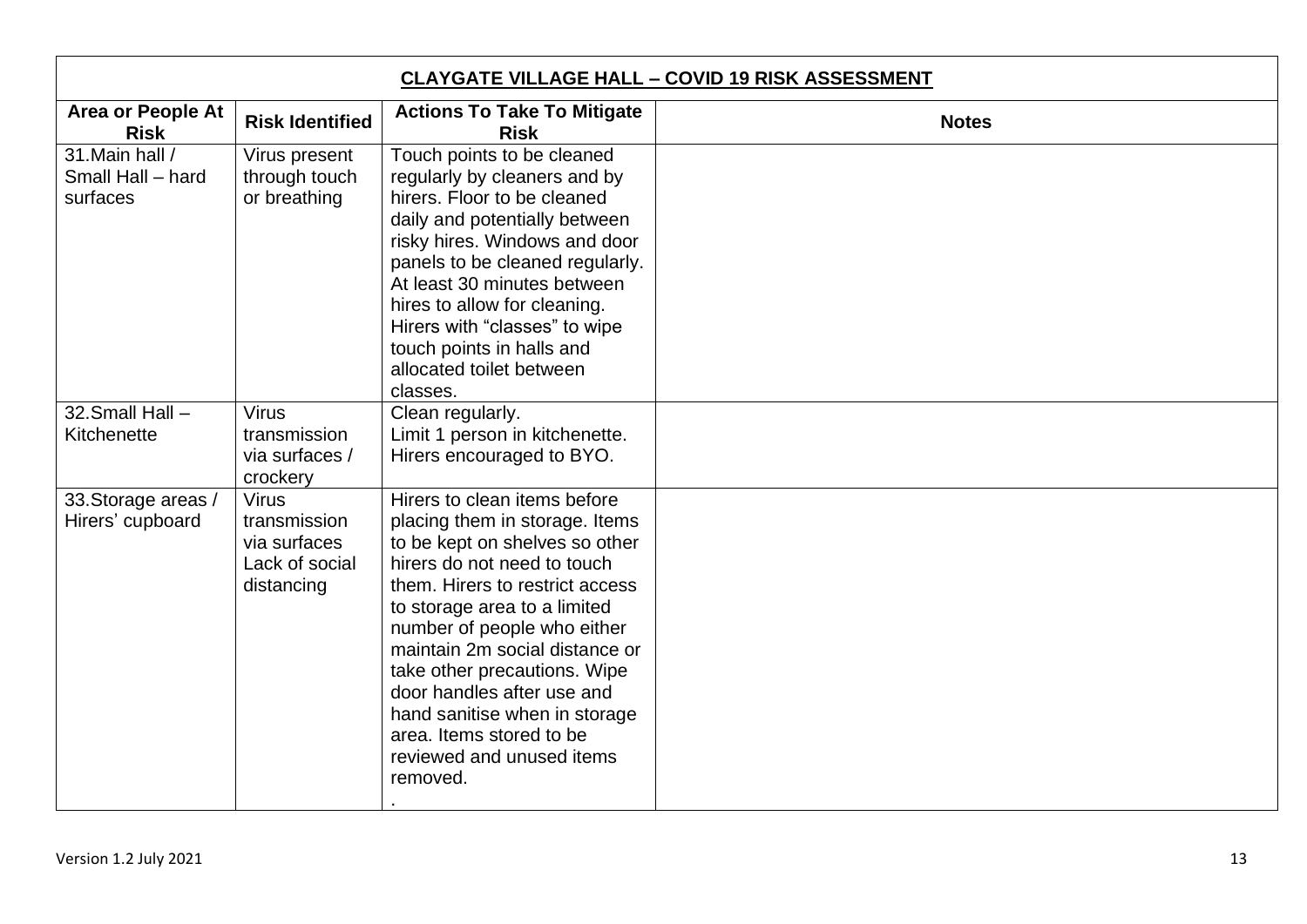| <b>CLAYGATE VILLAGE HALL - COVID 19 RISK ASSESSMENT</b> |                                                                           |                                                                                                                                                                                                                                                                                                         |              |
|---------------------------------------------------------|---------------------------------------------------------------------------|---------------------------------------------------------------------------------------------------------------------------------------------------------------------------------------------------------------------------------------------------------------------------------------------------------|--------------|
| Area or People At<br><b>Risk</b>                        | <b>Risk Identified</b>                                                    | <b>Actions To Take To Mitigate</b><br><b>Risk</b>                                                                                                                                                                                                                                                       | <b>Notes</b> |
| 34. Chair store                                         | Transmission<br>through moving<br>chairs<br>Lack of social<br>distancing  | Access to chair store restricted<br>to those moving chairs, who<br>should maintain social<br>distance and/or take other<br>precautions (face covering,<br>hand sanitise, increase<br>ventilation.) Wipe chair trolleys<br>after use. Do not share chair<br>trolleys. Floor and touch points<br>cleaned. |              |
| 35. Ballet barre                                        | Transmission<br>through touch                                             | To be managed by hirers in<br>line with Dance guidance.                                                                                                                                                                                                                                                 |              |
| 36. Gallery area                                        | Transmission<br>through<br>surfaces / hard<br>to clean<br>equipment       | Anybody accessing gallery to<br>hand sanitise, social distance /<br>wear a face covering. Door<br>handles to be wiped daily.<br>Usage log for equipment.                                                                                                                                                |              |
| 37. Boiler room                                         | Transmission<br>through<br>surfaces                                       | Restricted access - hand<br>sanitise before entry and on<br>exit. Door handle cleaned<br>regularly.                                                                                                                                                                                                     |              |
| 38. Stage area                                          | Transmission<br>through<br>surfaces and<br>items stored in<br>stage area. | Use hand sanitiser if entering<br>area and practise social<br>distancing and / or take other<br>precautions in line with hirer's<br>own risk assessment and<br>performing arts guidance.<br>Items to be wiped after use<br>before being returned to<br>storage location/ quarantined.                   |              |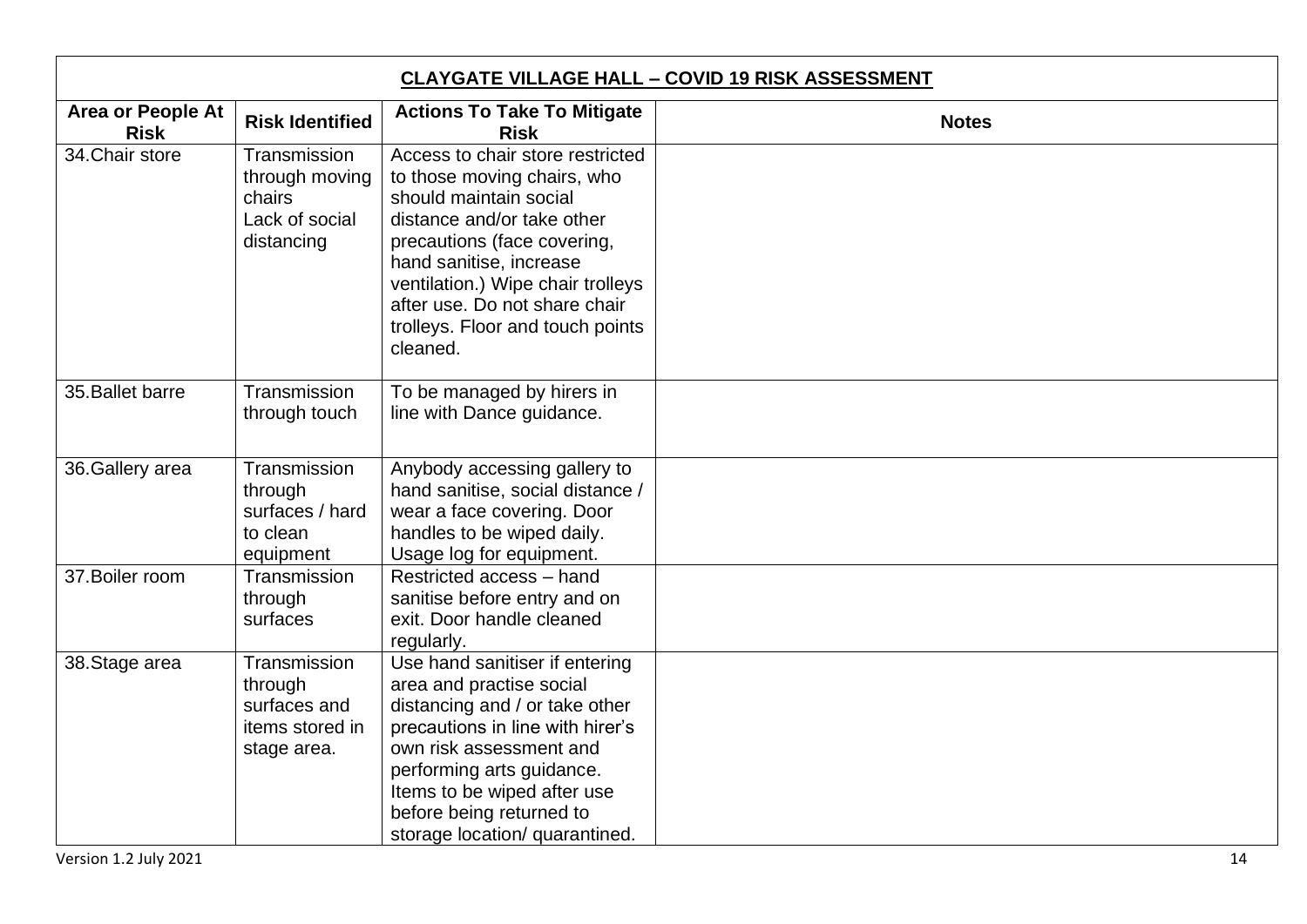| <b>CLAYGATE VILLAGE HALL - COVID 19 RISK ASSESSMENT</b>        |                                                                                       |                                                                                                                                                                                                                                                                                                |                                                                                                                                                                                                                                                                                                                                                                                                                                                                                                                                                                                                                                                                                                                                                                                                                                                                                                                                                                              |
|----------------------------------------------------------------|---------------------------------------------------------------------------------------|------------------------------------------------------------------------------------------------------------------------------------------------------------------------------------------------------------------------------------------------------------------------------------------------|------------------------------------------------------------------------------------------------------------------------------------------------------------------------------------------------------------------------------------------------------------------------------------------------------------------------------------------------------------------------------------------------------------------------------------------------------------------------------------------------------------------------------------------------------------------------------------------------------------------------------------------------------------------------------------------------------------------------------------------------------------------------------------------------------------------------------------------------------------------------------------------------------------------------------------------------------------------------------|
| Area or People At<br><b>Risk</b>                               | <b>Risk Identified</b>                                                                | <b>Actions To Take To Mitigate</b><br><b>Risk</b>                                                                                                                                                                                                                                              | <b>Notes</b>                                                                                                                                                                                                                                                                                                                                                                                                                                                                                                                                                                                                                                                                                                                                                                                                                                                                                                                                                                 |
|                                                                |                                                                                       | Stage curtain handle,<br>rehearsal lighting switch and<br>stage light switches to be<br>cleaned. Floors to be cleaned.                                                                                                                                                                         |                                                                                                                                                                                                                                                                                                                                                                                                                                                                                                                                                                                                                                                                                                                                                                                                                                                                                                                                                                              |
| 39. Hirer's<br>equipment bought<br>into Hall from<br>elsewhere | Ingress of virus                                                                      | Hirers asked to clean<br>equipment prior to use in the<br>Hall and on leaving                                                                                                                                                                                                                  |                                                                                                                                                                                                                                                                                                                                                                                                                                                                                                                                                                                                                                                                                                                                                                                                                                                                                                                                                                              |
| 40.Trustees                                                    | Liability for<br>expense<br>relating to<br><b>COVID</b><br>exposure /<br>legal action | Check insurance cover.                                                                                                                                                                                                                                                                         | ACRE guidance suggests that Trustees are unlikely to be at risk if a<br>COVID-19 Risk assessment has been undertaken and activities are not<br>on the banned list. Risk under the crisis regulations falls to the event<br>organiser (Hirer) who needs to ensure that the venue enables them to<br>comply with social distancing and should operate in a COVID 19 secure<br>way and should carry out a risk assessment to identify actions to<br>minimise transmission.                                                                                                                                                                                                                                                                                                                                                                                                                                                                                                      |
| 41.Trustees                                                    | Liability for<br>allowing<br>restricted<br>events to take<br>place in the<br>hall.    | Lettings Manager to ask for<br>information on nature of event<br>and numbers attending                                                                                                                                                                                                         | Advise hirers that if regulations change then refunds will be given                                                                                                                                                                                                                                                                                                                                                                                                                                                                                                                                                                                                                                                                                                                                                                                                                                                                                                          |
| 42. Social contacts<br>of people using the<br>Hall             | Contact from<br>Track and<br>Trace system.                                            | In line with regulations /<br>recommendations, Hirers to<br>keep register of attendees<br>during their period of hire, plus<br>contact details for 21 days<br>after their hire.<br>CVHA also needs to keep<br>records of when<br>trustees/management<br>committee / contractors attend<br>Hall | https://www.gov.uk/guidance/maintaining-records-of-staff-customers-and-visitors-to-<br>support-nhs-test-and-trace explains what data to keep, how to do so in a way that is<br>GDPR compliant - people should be aware why the data is being collected, can opt<br>out, and if the data is only collected for Test and Trace then should be destroyed after<br>21 days. In certain cases consent should be sought.<br>See also https://www.gov.uk/government/publications/privacy-notice-for-<br>maintaining-records-of-staff-customers-and-visitors-to-support-nhs-test-and-<br>trace/privacy-notice-for-maintaining-records-of-staff-customers-and-visitors-to-<br>support-nhs-test-and-trace for Privacy notice. CVHA is a data controller for trustees<br>/management committee and contractors entering the premises.<br>Notice on entering hall that personal data will be retained for 21 days by either the<br>Hall or hirer for the purposes of NHS test and trace. |
| Version 1.2 July 2021                                          |                                                                                       |                                                                                                                                                                                                                                                                                                | 15                                                                                                                                                                                                                                                                                                                                                                                                                                                                                                                                                                                                                                                                                                                                                                                                                                                                                                                                                                           |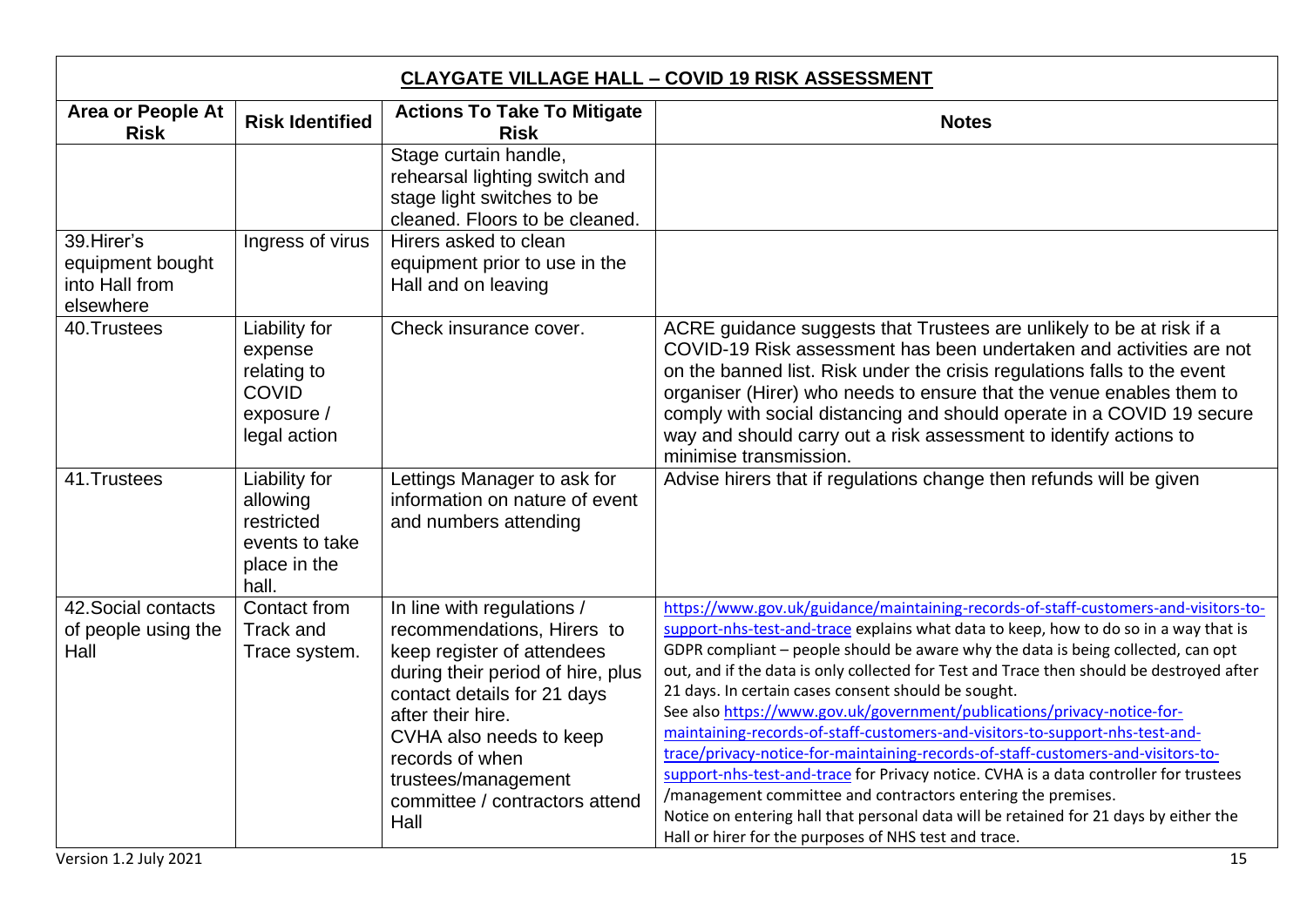| <b>CLAYGATE VILLAGE HALL - COVID 19 RISK ASSESSMENT</b>                                       |                                                                                                                                                                                                                                                                                                                       |                                                                                                                                                                                                                                                                                                                                                                                                                                                              |              |
|-----------------------------------------------------------------------------------------------|-----------------------------------------------------------------------------------------------------------------------------------------------------------------------------------------------------------------------------------------------------------------------------------------------------------------------|--------------------------------------------------------------------------------------------------------------------------------------------------------------------------------------------------------------------------------------------------------------------------------------------------------------------------------------------------------------------------------------------------------------------------------------------------------------|--------------|
| <b>Area or People At</b><br><b>Risk</b>                                                       | <b>Risk Identified</b>                                                                                                                                                                                                                                                                                                | <b>Actions To Take To Mitigate</b><br><b>Risk</b>                                                                                                                                                                                                                                                                                                                                                                                                            | <b>Notes</b> |
| 43. Hirers and                                                                                | <b>Not</b>                                                                                                                                                                                                                                                                                                            | Individual letter to each hirer                                                                                                                                                                                                                                                                                                                                                                                                                              |              |
| users                                                                                         | understanding                                                                                                                                                                                                                                                                                                         | advising their responsibilities                                                                                                                                                                                                                                                                                                                                                                                                                              |              |
|                                                                                               | cleaning                                                                                                                                                                                                                                                                                                              | and areas of access prior to                                                                                                                                                                                                                                                                                                                                                                                                                                 |              |
|                                                                                               | requirements                                                                                                                                                                                                                                                                                                          | re-commencement of hire.                                                                                                                                                                                                                                                                                                                                                                                                                                     |              |
|                                                                                               | or usage                                                                                                                                                                                                                                                                                                              | Lettings manager to see hirer's                                                                                                                                                                                                                                                                                                                                                                                                                              |              |
|                                                                                               | restrictions, or                                                                                                                                                                                                                                                                                                      | risk assessment and have a                                                                                                                                                                                                                                                                                                                                                                                                                                   |              |
|                                                                                               | lack of                                                                                                                                                                                                                                                                                                               | conversation with each hirer to                                                                                                                                                                                                                                                                                                                                                                                                                              |              |
|                                                                                               |                                                                                                                                                                                                                                                                                                                       |                                                                                                                                                                                                                                                                                                                                                                                                                                                              |              |
|                                                                                               |                                                                                                                                                                                                                                                                                                                       |                                                                                                                                                                                                                                                                                                                                                                                                                                                              |              |
|                                                                                               |                                                                                                                                                                                                                                                                                                                       |                                                                                                                                                                                                                                                                                                                                                                                                                                                              |              |
|                                                                                               |                                                                                                                                                                                                                                                                                                                       |                                                                                                                                                                                                                                                                                                                                                                                                                                                              |              |
|                                                                                               |                                                                                                                                                                                                                                                                                                                       |                                                                                                                                                                                                                                                                                                                                                                                                                                                              |              |
|                                                                                               |                                                                                                                                                                                                                                                                                                                       |                                                                                                                                                                                                                                                                                                                                                                                                                                                              |              |
|                                                                                               |                                                                                                                                                                                                                                                                                                                       |                                                                                                                                                                                                                                                                                                                                                                                                                                                              |              |
|                                                                                               |                                                                                                                                                                                                                                                                                                                       |                                                                                                                                                                                                                                                                                                                                                                                                                                                              |              |
|                                                                                               |                                                                                                                                                                                                                                                                                                                       |                                                                                                                                                                                                                                                                                                                                                                                                                                                              |              |
|                                                                                               |                                                                                                                                                                                                                                                                                                                       |                                                                                                                                                                                                                                                                                                                                                                                                                                                              |              |
|                                                                                               |                                                                                                                                                                                                                                                                                                                       |                                                                                                                                                                                                                                                                                                                                                                                                                                                              |              |
|                                                                                               |                                                                                                                                                                                                                                                                                                                       |                                                                                                                                                                                                                                                                                                                                                                                                                                                              |              |
|                                                                                               |                                                                                                                                                                                                                                                                                                                       |                                                                                                                                                                                                                                                                                                                                                                                                                                                              |              |
|                                                                                               |                                                                                                                                                                                                                                                                                                                       |                                                                                                                                                                                                                                                                                                                                                                                                                                                              |              |
|                                                                                               |                                                                                                                                                                                                                                                                                                                       |                                                                                                                                                                                                                                                                                                                                                                                                                                                              |              |
|                                                                                               |                                                                                                                                                                                                                                                                                                                       |                                                                                                                                                                                                                                                                                                                                                                                                                                                              |              |
|                                                                                               |                                                                                                                                                                                                                                                                                                                       |                                                                                                                                                                                                                                                                                                                                                                                                                                                              |              |
|                                                                                               |                                                                                                                                                                                                                                                                                                                       |                                                                                                                                                                                                                                                                                                                                                                                                                                                              |              |
|                                                                                               |                                                                                                                                                                                                                                                                                                                       |                                                                                                                                                                                                                                                                                                                                                                                                                                                              |              |
|                                                                                               |                                                                                                                                                                                                                                                                                                                       |                                                                                                                                                                                                                                                                                                                                                                                                                                                              |              |
|                                                                                               |                                                                                                                                                                                                                                                                                                                       |                                                                                                                                                                                                                                                                                                                                                                                                                                                              |              |
|                                                                                               |                                                                                                                                                                                                                                                                                                                       |                                                                                                                                                                                                                                                                                                                                                                                                                                                              |              |
|                                                                                               |                                                                                                                                                                                                                                                                                                                       |                                                                                                                                                                                                                                                                                                                                                                                                                                                              |              |
|                                                                                               |                                                                                                                                                                                                                                                                                                                       |                                                                                                                                                                                                                                                                                                                                                                                                                                                              |              |
| 44. Hall and<br>equipment<br>45.All users and<br>wider community<br>(from spread of<br>virus) | awareness of<br>government<br>guidelines<br>People gaining<br>entrance to hall<br>with mal intent<br>through<br>unsecured<br>windows or<br>doors which<br>have been<br>opened to<br>allow<br>ventilation. No<br>resulting<br>insurance<br>cover for loss.<br>Exceeding<br>capacity limits /<br>regulations in<br>Hall | ensure understanding. Hirer to<br>return signed supplementary<br>conditions of hire prior to<br>recommencing hire.<br>Requirement to lock up<br>afterwards emphasized to<br>hirers.<br>Notices to remind hirers.<br>Management Committee rota<br>to check building initially<br>Discussion with lettings<br>manager on booking.<br>Bookings only taken in line<br>with guidance $-$ see sheet $-$<br>Claygate village hall capacities<br>and allowed events. |              |